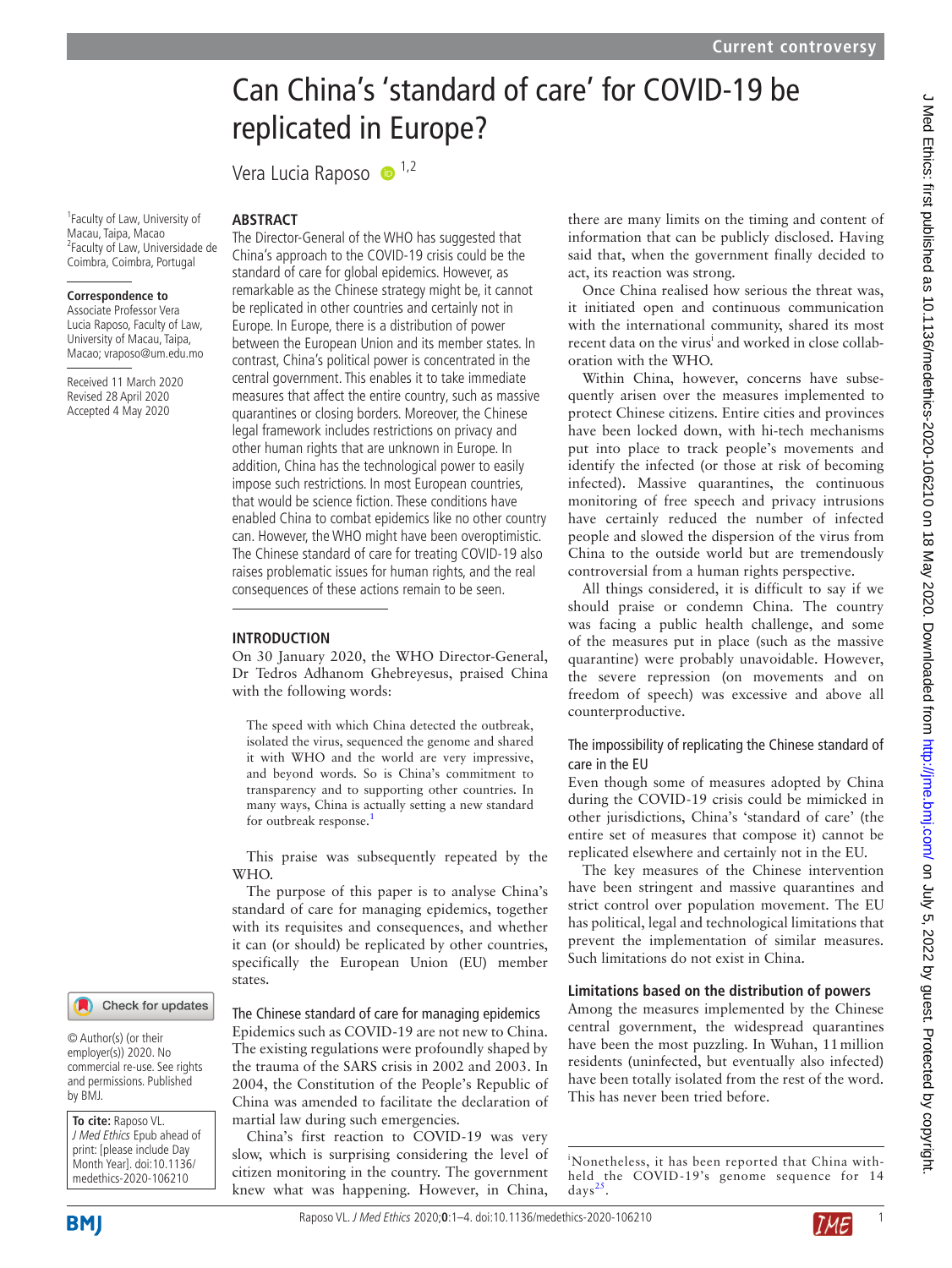#### **Current controversy**

In contrast, the distribution of power between the EU and its member states precludes the implementation of a uniform mandatory quarantine for all of Europe. Health, including public health, depends on the competence of the member states. The role of the EU is complementary and subsidiary (Articles 6/a and 168 Treaty on the Functioning of the European Union (TFEU)). It is basically restricted to a coordination role. The EU has no power to impose quarantines. This is the prerogative of the member states, and they are unlikely to agree on an 'all European' quarantine.

In a recent editorial of the BMJ, Kickbusch and Leung<sup>2</sup> challenged to '[i]magine shutting down the European Union'. What seemed like pure fiction has become reality. At the time of writing, many European countries are under quarantine in an effort to contain the increasing numbers of infections in this part of the world.<sup>[3](#page-3-3)</sup> However, despite the intense caution (and some panic), there are no quarantine measures covering the entire European territory. European member states have the freedom to follow different strategies, and some of them (The Netherlands and Sweden) have opted for moderate social distancing.

There is a similar difficulty regarding the decision to close borders. In China, the central government has the full power to close all of the country's borders, but this is impossible within the territory of the EU.

The free circulation of individuals across countries is a key feature of the EU. However, COVID-19 has initiated a new era: the external borders of the Schengen Area are closed, and controls are now in place at the internal borders of almost every Schengen country.

The measures in place in both domains—lockdowns and border closures—are mostly unilateral. The closure of the Schengen Area was a common measure, following the proposal of the EU Commission, but in most cases, the Member States have the power to take matters into their own hands. The European legal framework does not allow for the imposition of uniform measures able to accommodate all different regional strategies in a unique master plan. The EU simply lacks that kind of centralised and absolute power.

#### **Limitations based on lack of technological power**

China's investment in high technology is generating returns in the fight against epidemics. In several hospitals, robots deliver food and medicine to inpatients. Algorithms are used to make clinical diagnoses in 20s with 96% accuracy and to identify possible therapeutic alternatives to combat viruses[.4](#page-3-4)

However, technology is also being used for more controversial purposes. In the last couple of years, China has implemented an extensive system of surveillance, with millions of cameras installed in major cities. These provide facial recognition that aids in controlling people during quarantine. $4-6$  People who do not wear masks can be identified so they can be sanctioned. In the current crisis, a so-called coronavirus app informs users if they have been in the proximity of infected people. This is possible because many services in China (for instance, booking a seat on a train) require service users to input their national identification number, making it easy to track them. 'Smart helmets' are being used by some officers to detect individuals with fevers nearby. Determining whether to quarantine individuals is being decided by machines using big data. Apps such as Alipay and WeChat issue QR codes to citizens, identifying people by a colour code that determines whether they should be quarantined. It is expected that the personal colour code will become 'visible' to others in their respective phones. The risk of creating social outcasts is thus a concern.

Disregarding for now the complex legal problem raised by hi-tech surveillance, the truth is that few European countries have the technological power (and the underlying economic power) necessary to emulate what China has done.

#### **Limitations based on human rights**

By their very nature, quarantines and their connected control measures might ultimately restrain the liberties that are the keystone of the EU's legal order. These liberties include the free circulation of people (Article 45 ff. of the TFEU), which is the base of the single market, and human rights in general, many of which are expressed in the Charter of Fundamental Rights of the European Union. From a human rights perspective, isolating people and restricting their freedom of movement may be problematic, even if the objective is to safeguard important values. Thus, despite its laudable objectives, there are sacrifices to be considered, and human rights cannot be undervalued.

A possible argumentation is that because the state has a duty to protect public health,<sup>[7](#page-3-5)</sup> national security<sup>7</sup> and economic stability, $78$  the State may impose coercive quarantines when these conditions are threatened.[7](#page-3-5) However, as Giubilini *et al* also recognise, this can only be so when the individuals under quarantine 'have a moral duty to submit to those measures', which happens when 'individuals fall under a duty of easy rescue, that is, a moral obligation to benefit others, or to prevent harm to others, when doing so entails a small cost to them' (p. 183).<sup>7</sup>

Quarantines and their connected restrictions are exceptional measures that should only be implemented when other less drastic actions are ineffective. As they potentially restrict human rights, they must be necessary and proportional in light of the threat and the goal to be achieved. Necessity is the benchmark in quarantines. Experts are still divided in what regards the necessity of such a massive quarantine, but in my perspective, it saved the world from a (even) greater calamity.

There have also been concerns over the real efficiency of quarantines. Mandatory quarantines, imposed by police force, may have a counterproductive effect. It is only natural that some inhabitants manage to escape, especially in large cities, allowing potentially infected people to move around. If they become ill, they may be afraid to approach a hospital for fear of reprisal. They may also be unwilling to disclose their place of origin, out of fear of being reported or ostracised. Evidence has shown that the excessively restrictive measures implemented during the West African Ebola crisis contributed to gross human rights violations and were inefficient and failed to impede the dissemination of the disease.<sup>9</sup> The same might be happening right now in China.<sup>[10](#page-3-7)</sup>

There is a general, but not absolute, agreement that quarantines are necessary to slow the progression of the pandemic. However, even with such agreement, their legitimacy depends on the specific conditions under which they take place and the measures imposed to guarantee compliance. The quarantine in Wuhan imposed a great cost on people $10^{10}$  and was thus totally different from the quarantines imposed in European countries.

Placing an entire city under quarantine affects both healthy and unhealthy people, dramatically increasing the chances that healthy people will become infected. Those under quarantine may become isolated from the outside world, deprived of proper medical care and supplies, and even goods of first necessity, unless a continuous flow of goods and services is guaranteed.<sup>[12](#page-3-8)</sup> There are reports of people in Wuhan struggling to get basic medical care because hospitals are crowded and all healthcare professionals are allocated to fight the epidemics and because all vehicle traffic (with very limited exceptions) and public transportation has been suspended, making it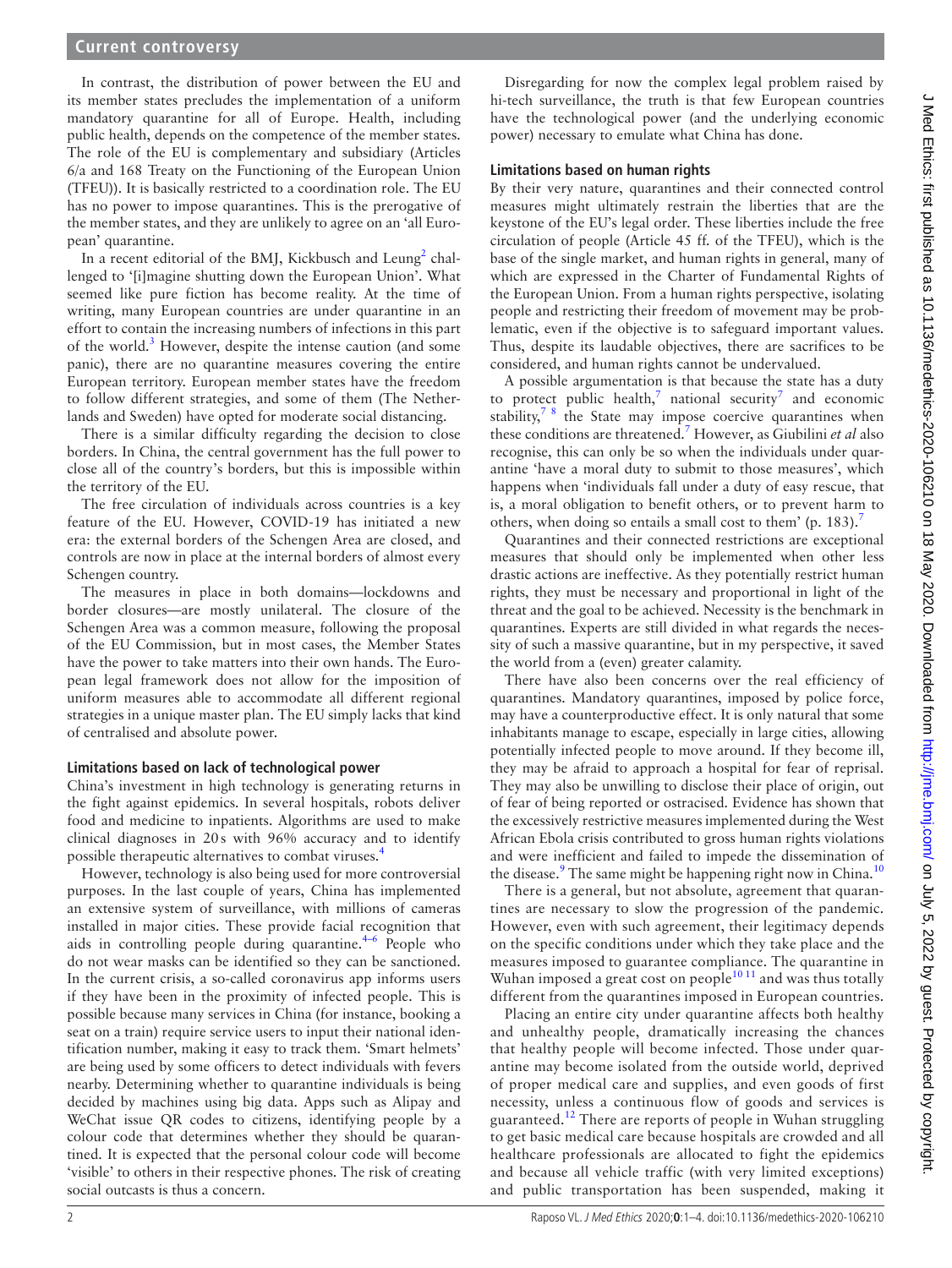difficult to reach the hospitals.<sup>10</sup> People in especially debilitating situations (HIV patients, patients with cancer and pregnant women) can barely have access to the medicines they so desperately need.<sup>[10](#page-3-7)</sup>

Additionally, there is the question of compliance.<sup>[13](#page-3-9)</sup> To be effective, quarantines require at least 90% compliance.<sup>1</sup> This percentage is difficult to achieve when more people are included and its duration is extended, as it has been the case in China. It is virtually impossible to place millions of people under quarantine for a long time without strong coercion. China achieved this using unorthodox measures: security guards prevented people from leaving their apartments, volunteers went door to door to check body temperatures and those found to have a fever were sent to 'quarantine centres' and separated from their families. People who needed assistance were left on their own, and even minors were separated from their parents: for instance, a teenager with cerebral palsy died because his family was taken away to quarantine.<sup>14</sup> There are reports of people being arrested because they left home or because they were not wearing face masks.[15](#page-3-11) Anyone not complying with the severe rules in place risked 3 years in prison, but the penalty could increase to 7 years in the most serious cases. Even if there are legal grounds for imposing a quarantine, the use of severe coercion and gross intrusions of privacy are not justified.

Restrictions on free speech and the repression of those whose opinions the government has deemed detrimental (eg, the infamous case of Dr Li Wenliang<sup>16</sup>) have led to slow responses and have allowed the virus to freely spread (for instance, by the time Hubei province was placed under quarantine, many of its inhabitants had already left for the Chinese New Year celebrations). Opinions expressed in private chat conversations were repressed under the accusation of spreading false rumours.<sup>[16](#page-3-12)</sup> Ever since, the Government has been shutting WeChat groups (an extremely popular app in China) under the accusation of spreading rumours.<sup>16</sup> The Cyberspace Administration of China, announced that it had punished websites, mobile applications and social media accounts for disclosing what they considered 'illicit content' about the outbreak.<sup>17</sup> The government's continuous filtering of information and lack of transparency have received strong criticism[.18](#page-3-14) During catastrophes, public trust is essential $1<sup>9</sup>$  but that can only be achieved by transparency and open communication.

Concerns over the protection of the right to privacy and the protection of personal data may also emerge. People residing in Wuhan but staying in a different part of the country (for instance, students affiliated to Wuhan universities) saw their personal information (ID number, phone number and address) being publicly disclosed without consent, leading to social harassment.<sup>[10](#page-3-7)</sup> Moreover, China relies on technology to control people's movements and to track infected individuals (as described in the previous chapter), with intrusions into personal privacy that would not be allowed under the existing European regulations. The tracking of personal contacts is a measure being accessed in Europe to identify potentially infected people—those who have been in contact with a confirmed infected person—so that they can be tested and eventually self-isolate. We might conclude that the challenges of the pandemic force us to limit our right to privacy for the greater good. However, the mechanism must be built to ensure compliance with the General Data Protection Regulation (Regulation (EU) 2016/679), our set of basic norms on privacy rights. Several requirements have been suggested to guarantee compliance, such as the creation of a specific legal

basis, limitations on the scope of data collection and strict definitions of which data will be stored, where, for how long and who can access them.[20](#page-3-16) Tracking systems seem to be the best tool for tracking the spread of the virus, but their implementation will surely face legal barriers that do not exist in China (China's private data laws are much looser than the European laws<sup>[21](#page-3-17)</sup>). Thus, their features will be different: for instance, individuals will have to provide their consent and data will need to be anonymised.

Such a strict quarantine, and the type of monitoring required to enforce it, could not be carried out within the EU without raising huge questions (and several court proceedings) about human rights violations.

## The impossibility to replicate the Chinese standard of care

Through drastic measures (and the experiences acquired from past epidemics), China has managed to reduce the national and (above all) the international outbreak of COVID-19.

Assessing China's new standard of care for epidemics is a matter of balance. When public health and human rights are in conflict, which one prevails? Can the interests of an entire population (in the case of pandemics, this may be the entire human population) impose (severe) restrictions on the human rights of a restricted (or in the Chinese case, not so restricted) group of people?[22](#page-3-18) Can 'the future of some people and nations [be] built at the expense of others'?<sup>23</sup> (p. 367). More than a decade ago, Matthew Wynia<sup>[24](#page-3-20)</sup> concluded and wrote that public health is not in contradiction with the protection of individual rights and I tend to agree with him; but in the COVID-19 case, the dissemination of the infection was impeded by the sacrifice of millions of Chinese people.

The Chinese government is strongly committed to fighting the virus, even at the expense of the country's economic growth. Thousands of companies have been closed so workers can stay at home, a measure that will have a dramatic effect on the Chinese economy. Even more importantly, the measures China has taken to manage the virus may be at the expense of its own people.

What has happened in China is remarkable, in both positive and negative ways. It has been deeply beneficial for the rest of the world. If not for the dramatic Chinese response, the virus would have spread much faster, putting the entire human population at an even higher risk of infection. However, this amazing result has been achieved through the great sacrifice of the Chinese population.

The EU could never emulate the Chinese standard of care. It lacks the legal, the political, the economic and the technological base to do so. However, that may not be a weakness.

**Contributors** I am the sole author.

**Funding** This study was funded by Universidade de Macau.

**Competing interests** None declared.

**Patient consent for publication** Not required.

**Provenance and peer review** Not commissioned; externally peer reviewed.

**Data availability statement** All data relevant to the study are included in the article.

This article is made freely available for use in accordance with BMJ's website terms and conditions for the duration of the covid-19 pandemic or until otherwise determined by BMJ. You may use, download and print the article for any lawful, non-commercial purpose (including text and data mining) provided that all copyright notices and trade marks are retained.

#### **ORCID iD**

Vera Lucia Raposo <http://orcid.org/0000-0001-7895-2181>